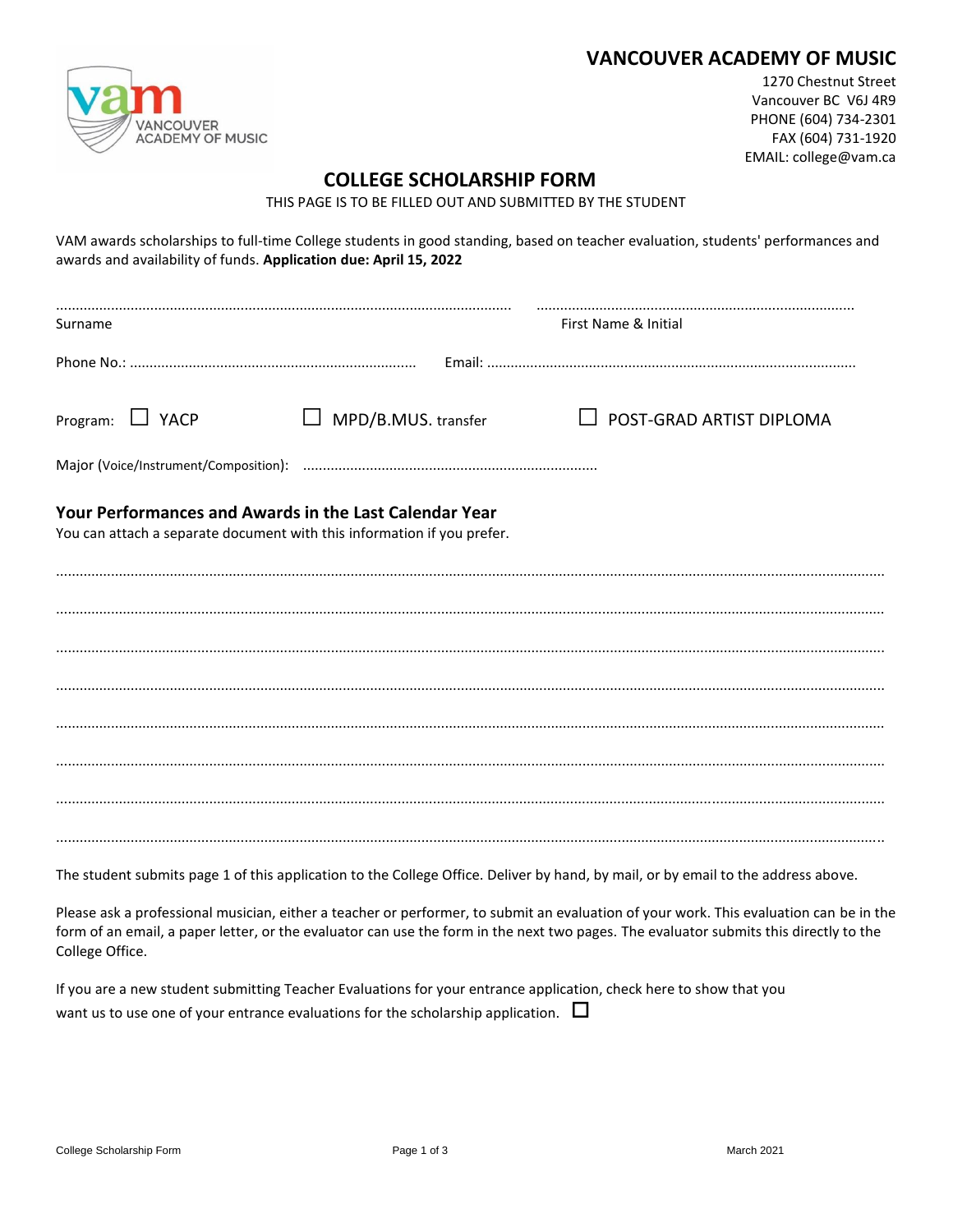

## **VANCOUVER ACADEMY OF MUSIC**

1270 Chestnut Street Vancouver BC V6J 4R9 PHONE (604) 734-2301 FAX (604) 731-1920 EMAIL: college@vam.ca

## **COLLEGE SCHOLARSHIP TEACHER EVALUATION FORM**

**NOTE TO TEACHER**: This form is intended to serve as a guide in obtaining information pertaining to the applicant named below. You may submit a letter in place of this form, if you prefer. We rely heavily on the information contained in these reports and very much appreciate your contribution toward our obtaining a clear assessment of the applicant's overall ability and talent.

Name of Applicant:.......................................................................................................... Instrument: .................................................

In what capacity and for how long have you known the applicant?: ....................................................................................................

...............................................................................................................................................................................................................

|               | Below 50% of<br><b>Applicant's Peers</b> | Above 50%<br>(to 75%) | Above 75%<br>(to 90%) | Above 90%<br>(to 95%) | Above 95% of<br><b>Applicant's Peers</b> |
|---------------|------------------------------------------|-----------------------|-----------------------|-----------------------|------------------------------------------|
| Talent        |                                          |                       |                       |                       |                                          |
| Work Attitude |                                          |                       |                       |                       |                                          |
| Achievement   |                                          |                       |                       |                       |                                          |

Part II Please evaluate the applicant in relation to the following qualities:

|                               | <b>Below Average</b> | Average | Above Average | Outstanding | Unknown |
|-------------------------------|----------------------|---------|---------------|-------------|---------|
| Ability to: Concentrate       |                      |         |               |             |         |
| Comprehend                    |                      |         |               |             |         |
| <b>Make Decisions</b>         |                      |         |               |             |         |
| <b>Intellectual Curiosity</b> |                      |         |               |             |         |
| Interpersonal Relationships   |                      |         |               |             |         |

**Part III** Please complete this section if you have been in a position to evaluate the applicant's performance in the major area of study:

Briefly describe in relation to performance (as appropriate):

| Expression                |             |            |
|---------------------------|-------------|------------|
| Tone Quality              |             |            |
| Intonation                |             |            |
| <b>Technical Facility</b> |             |            |
| College Scholarship Form  | Page 2 of 3 | March 2021 |